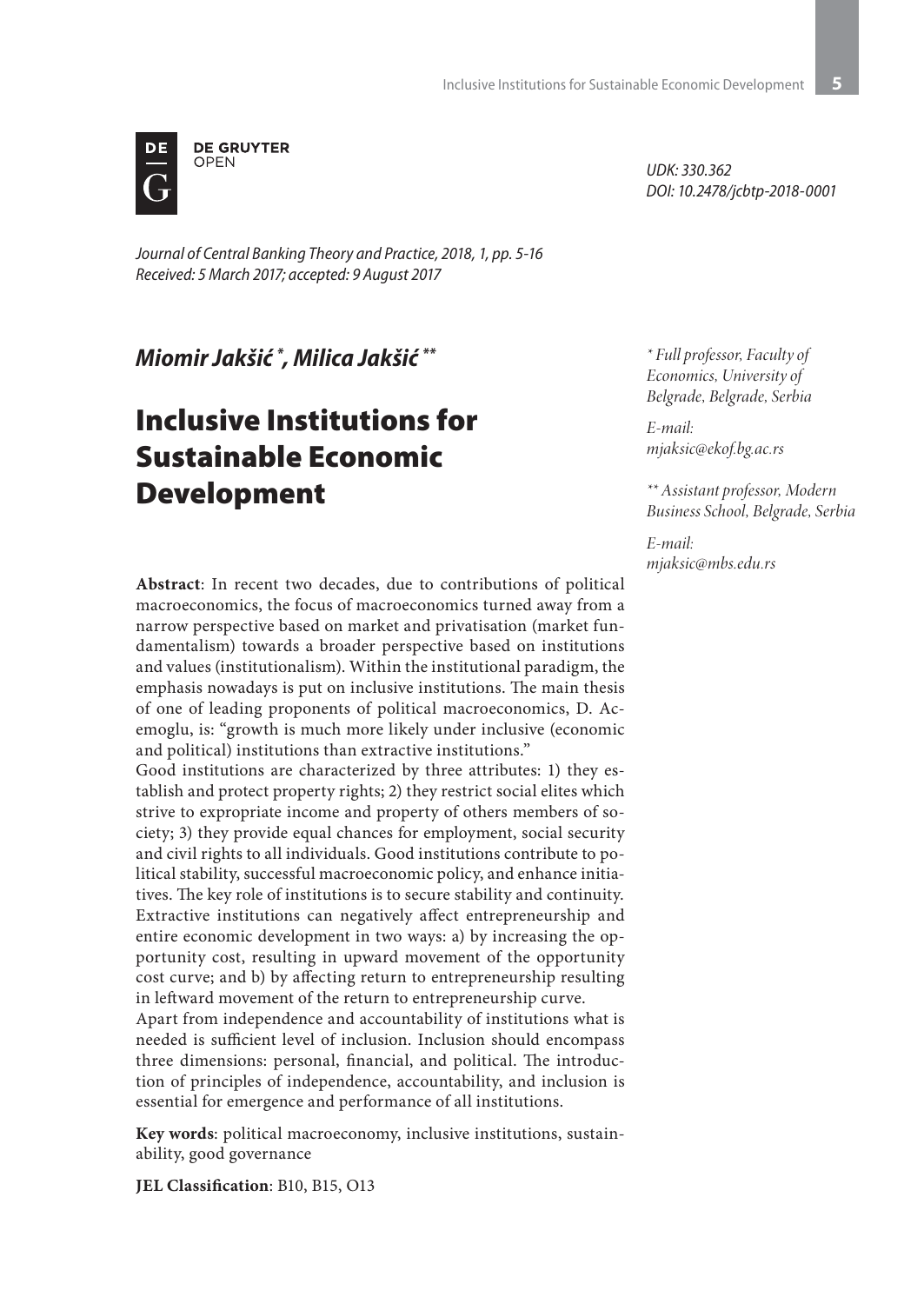## **1. Why institutions are important**

Economic and social growth nowadays has two important features: first is sus**tainability**, measured as durability, and the second is **inclusiveness**, measured as pro-poor growth. Kakwani and Pernia (2000) define inclusive growth as propoor growth, which enable poor to share benefits of growth on the basis of inclusion and sharing positive impact of economic and social growth. Pro-poor "enables the poor to actively participate in and significantly benefit from economic activity" .

Gradually, the definition of inclusion was widened and included not only poor strata but all citizens which continuously communicate with various institutions which gradually become pillars of sustainable growth and development. Klasen (2010) defined it as: "Inclusive growth is arguably more general: it wants growth to benefit all stripes of society, including the poor, the near-poor, middle income groups, and even the rich."



#### **Graph 1: Propelling Social Inclusion: A Framework**

Source: World Bank (2013a), p. 9.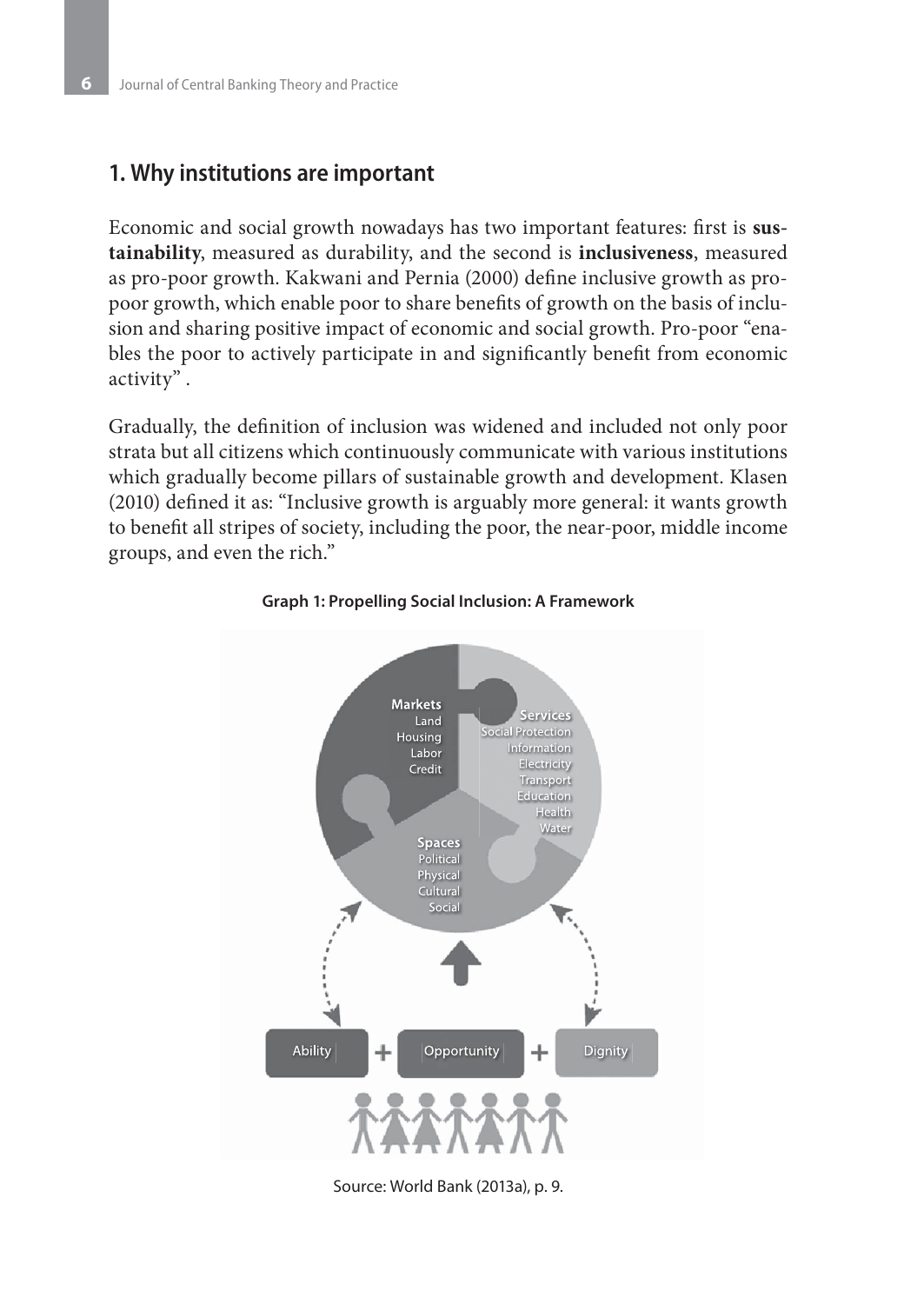The World Bank report (2013) defines social inclusion in two ways. First, social inclusion is considered as "the process of improving the terms for individuals and groups to take part in society" and as "the process of improving the ability, opportunity, and dignity of people, disadvantaged on the basis of their identity, to take part in society." Building blocks are markets, services and spaces, and they rest upon abilities, opportunities and dignity of every single person.

## **2. Inclusive institutions are pillars of sustainable growth**

Ianchovichina & Lundstrom (2009, p. 4) explain inclusive growth (IG) with the following list of attributes:

- IG focuses on economic growth as crucial condition for poverty reduction.
- IG adopts a long term perspective and is concerned with sustained growth.
- • IG focuses on both the pace and pattern of growth.
- IG focuses on productive employment rather than income redistribution.
- Hence the focus is not only on employment growth but also on productivity growth.
- IG has not only the firm, but also the individual as the subject of analysis.
- IG is in line with the absolute definition of pro-poor growth, not the relative one.
- IG is not defined in terms of specific targets such as employment generation or income distribution. These are potential outcomes, not specific goals.
- IG is typically fuelled by market-driven sources of growth with the government playing a facilitating role.

In line with such definition of inclusive growth is the definition of its basic components:  $\overline{y}^* = \varpi \cdot \overline{y}$  Inclusive growth requires increasing  $\overline{y}^*$ , which could be achieved: (i) through increasing average income through growth  $\bar{y}$ ; (ii) by increasing the equity index of income, through increasing equity  $\omega$ ; or (iii) a combination of (i) and (ii)(Anand, Mishra & Peiris, 2013, p. 7)

Basic algorithm of inclusive development is presented in the following diagrams: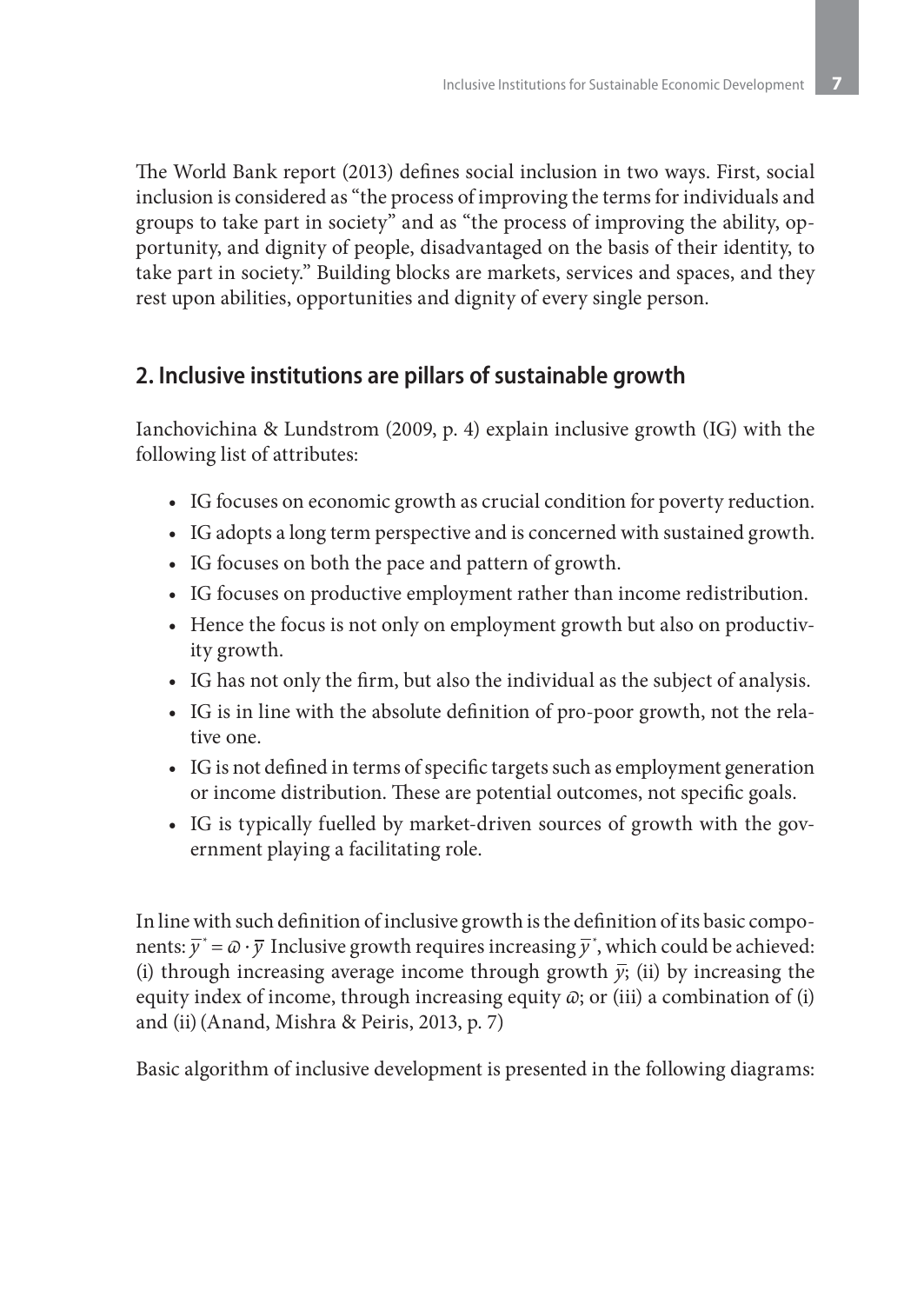

**Graph 2: Inclusive growth analytics**

Source: Ianchovichina, E., Lundstrom S. (2009), p. 6.

**Graph 3: Business environment analysis**



Source: Ianchovichina, E., Lundstrom S. (2009), p. 6.

Two pillars are: 1. economic growth and 2. poverty reduction, as tools for productive employment, either self or wage employment. Results in domain of employment lead towards business environment analysis, where government and market failures are in the very centre of analysis. Such perspective led towards augmenting the ten principles of the Washington Consensus with institutional and regulatory principles.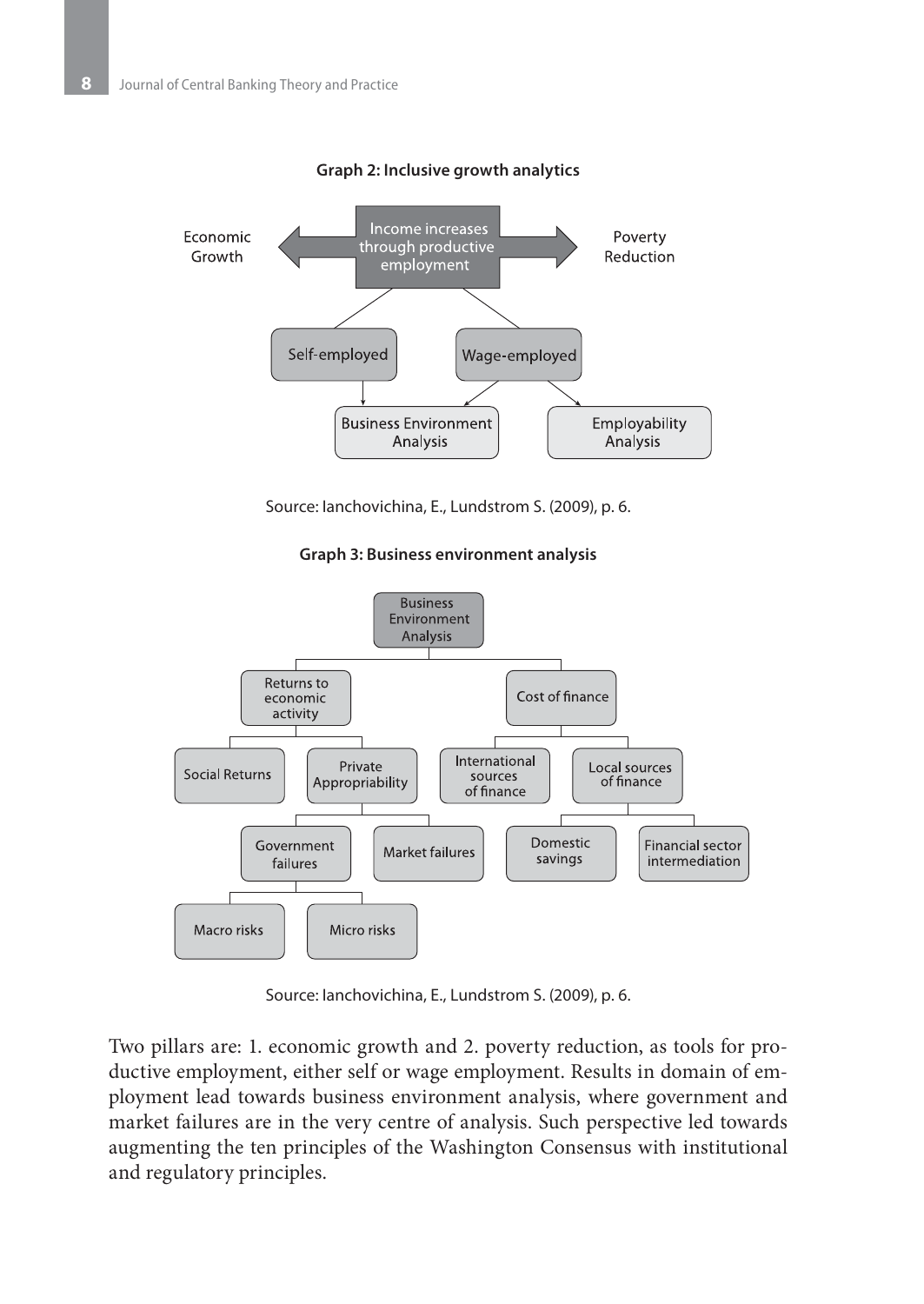Rising significance of institutions can be traced back to D. Rodrik "augmenting" the original Washington consensus.

| <b>Original Washington Consensus:</b>     | "Augmented" Washington Consensus:<br>the previous 10 items, plus: |  |  |  |  |  |
|-------------------------------------------|-------------------------------------------------------------------|--|--|--|--|--|
| 1. Fiscal discipline                      | 11. Corporate governance                                          |  |  |  |  |  |
| 2. Reorientation of public expenditures   | 12. Anti-corruption                                               |  |  |  |  |  |
| 3. Tax refom                              | 13. Flexible labor markets                                        |  |  |  |  |  |
| 4. Interest rate liberalization           | 14. Adherence to WTO disciplines                                  |  |  |  |  |  |
|                                           | 15. Adherence to international financial                          |  |  |  |  |  |
| 5. Unified and competitive exchange rates | codes and standards                                               |  |  |  |  |  |
| 6. Trade liberalization                   | 16. "Prudent" capital-account opening                             |  |  |  |  |  |
| 7. Openness to DFI                        | 17. Non-intermediate exchange rate regimes                        |  |  |  |  |  |
| 8. Privatization                          | 18. Independent central banks' inflation<br>targeting             |  |  |  |  |  |
| 9. Deregulation                           | 19. Social safety nets                                            |  |  |  |  |  |
| 10. Secure Property Rights                | 20. Targeted poverty reduction                                    |  |  |  |  |  |

|  |  |  |  | Illustration 1: Rules of good behaviour for promoting economic growth |
|--|--|--|--|-----------------------------------------------------------------------|
|--|--|--|--|-----------------------------------------------------------------------|

Source: Rodrik, D. (2004), p. 44.

The World Bank (2013b, p. 33) report concludes: "An inclusive society must have the institutions, structures, and processes that empower local communities, so they can hold their governments accountable. It also requires the participation of all groups in society, including traditionally marginalized groups, such as ethnic minorities and indigenous populations, in decision-making processes."

# **3. Inclusive economic institutions**

Institutions, now more precisely defined as inclusive institutions, affect whole social and economic development in following manner: "growth is much more likely under inclusive (economic and political) institutions than extractive institutions." (Acemoglu, 2012).

**Inclusive economic institutions** secure property rights, law and order, markets and state support (public services and regulation) for markets; they are open to a relatively free entry of new businesses; they uphold contracts; assure access to education and opportunity for the great majority of citizens, create incentives for investment and innovation and a level playing.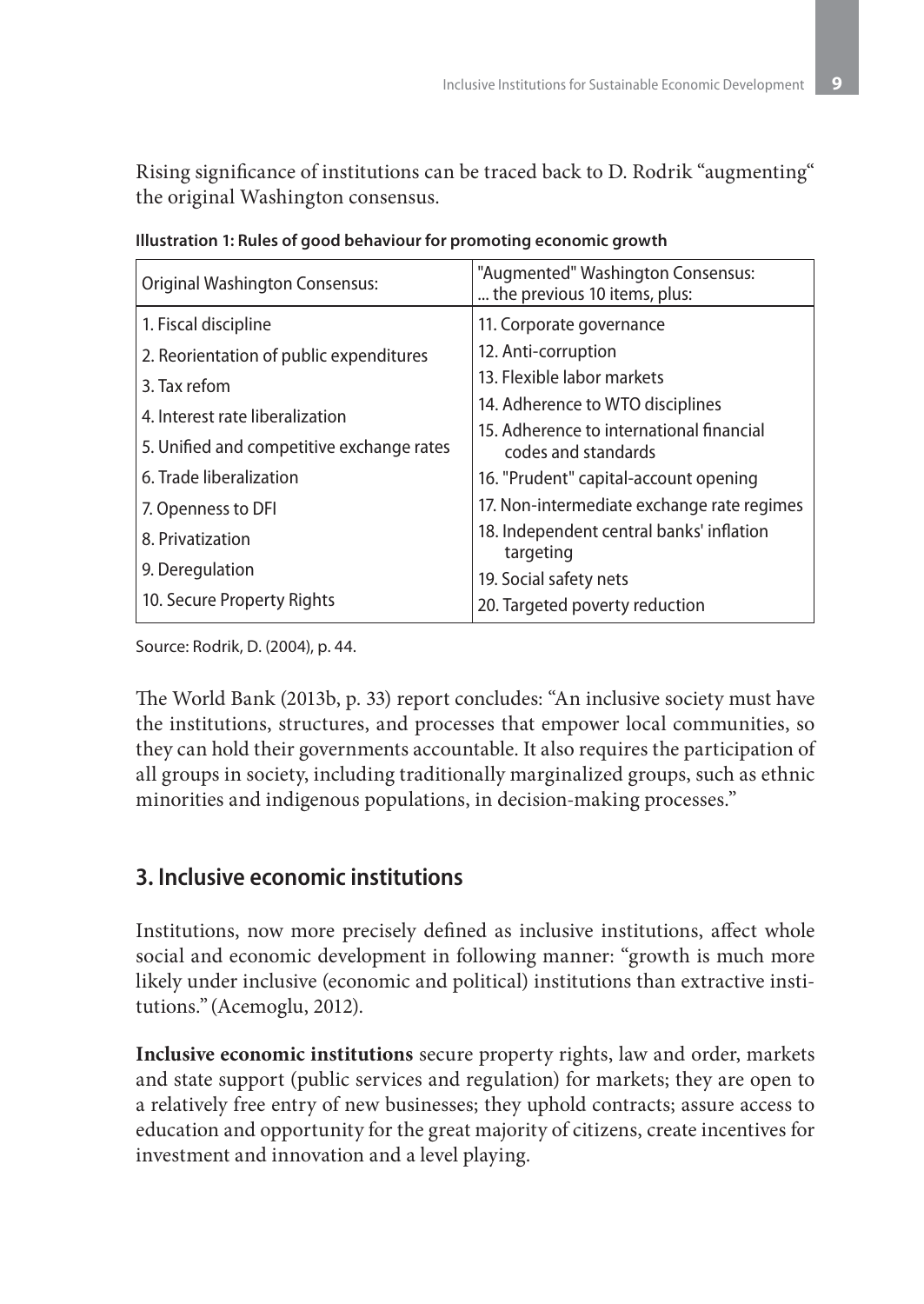**Extractive economic institutions** are different from inclusive institutions in every aspect and they are, according to D. Acemoglu, designed by the politically powerful elites to extract resources from the rest of society.

Consolidated democracy and efficient markets depend on fundamental factor of growth, especially inclusive institutions which secure greater satisfaction of basic needs of population, primarily healthcare and education (Jakšić & Jakšić, 2014).

D. Acemoglu writes: "correlation is not causation of the type: higher GDP causes more democracy, and it leads toward deeper explanation, more fruitful one, how higher GDP causes democracy. Explanation lies in institutions, wider network of empowered institutions (good governance)." (Acemoglu & Robinson, 2006, pp. 55, 59).

The DFID report conclusions are similar: "1. there does not appear to be any automatic link between a country's democratic status and its ability to reduce poverty



**Graph 4: (Snakes and) Leaders: the role of governance and institutions in growth and poverty reduction**

Source: Evans, W., Ferguson, C. (2013). P. 12.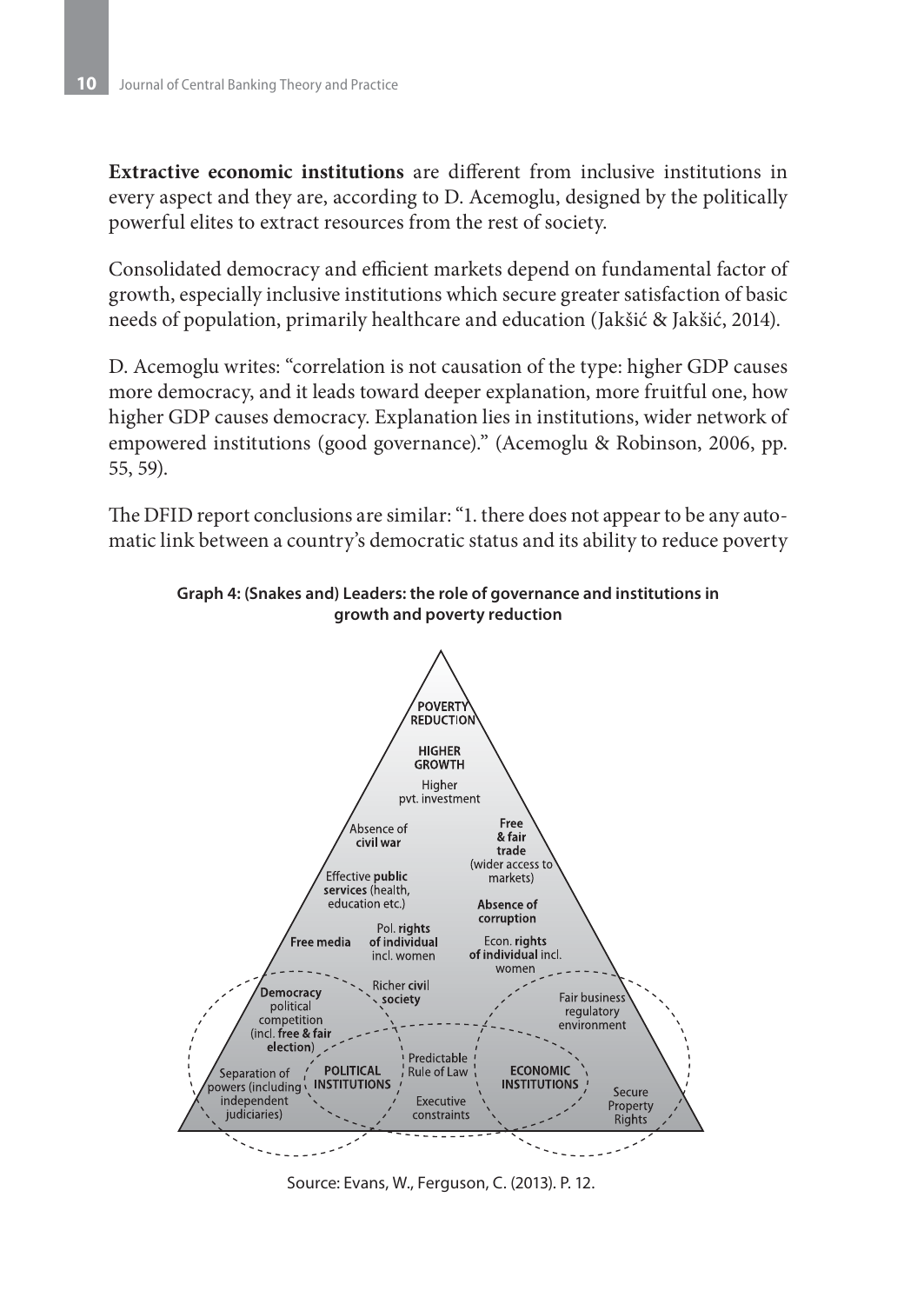or improve human development. Non-democratic states are capable of growth, poverty reduction, and securing gains in human development. 2. The evidence suggests that a broader interpretation of democracy ('deep' democracy) requires consideration of democracy beyond elections. As such, the political institutions, processes and practices that really matter are more likely to be levels of political competition, as characterised by stronger, issues-based political parties, and more competitive recruitment to these parties." (Evans & Ferguson, 2013, p. 6).

Political and economic institutions are at the basis of pyramid ultimately leading to higher growth and reduction of poverty.

D. Acemoglu writes: "Much of economics takes preferences, technology and institutions (market structure, laws, regulations, policies) as given." He summarizes this schematically:

#### **Graph 5: Dynamic Framework**



Source: Acemoglu, D. (2014).

Institutions are said to be inclusive, "because they encourage the participation of a majority of the population in economic activities in a way that makes an efficient use of their talents and skills. On the other hand, extractive economic institutions fail to ensure protection of property rights, create barriers to entry in an industry, and restrict the free functioning of markets. Such institutions are often controlled by those who wield political power and extract resources from the rest of the society." (Acemoglu, Liabson & List, 2015)

World Economic Forum (WEF) *Inclusive Growth and Development Report 2015*, presents a framework and a corresponding set of indicators in seven policy domains (pillars) and 15 subdomains (subpillars) as the basis for sustainable and long lasting development based on the central role of institutions.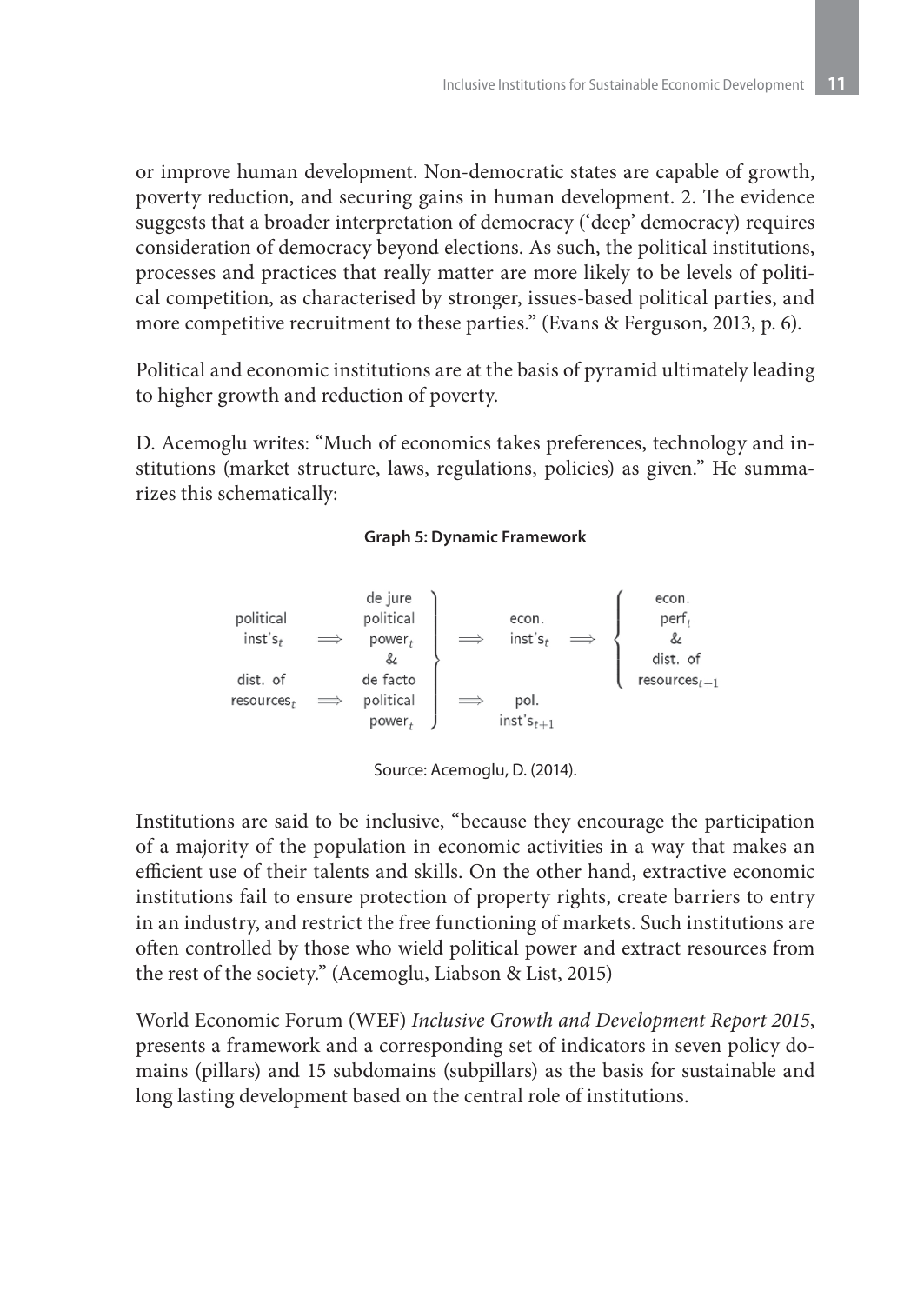

#### **Illustration 2: Inclusive growth and development framework**

Source: World economic forum (2016).

Main six conclusions of the WEF report are:

- • First, all countries have room for improvement.
- Second, it is possible to be pro-equity and pro-growth at the same time.
- Third, fiscal transfers can be helpful—but so can other policies.
- Fourth, lower-income status is no bar to success.
- • Fifth, there are significant regional similarities.
- • Finally, the current debate on inequality needs to be widened.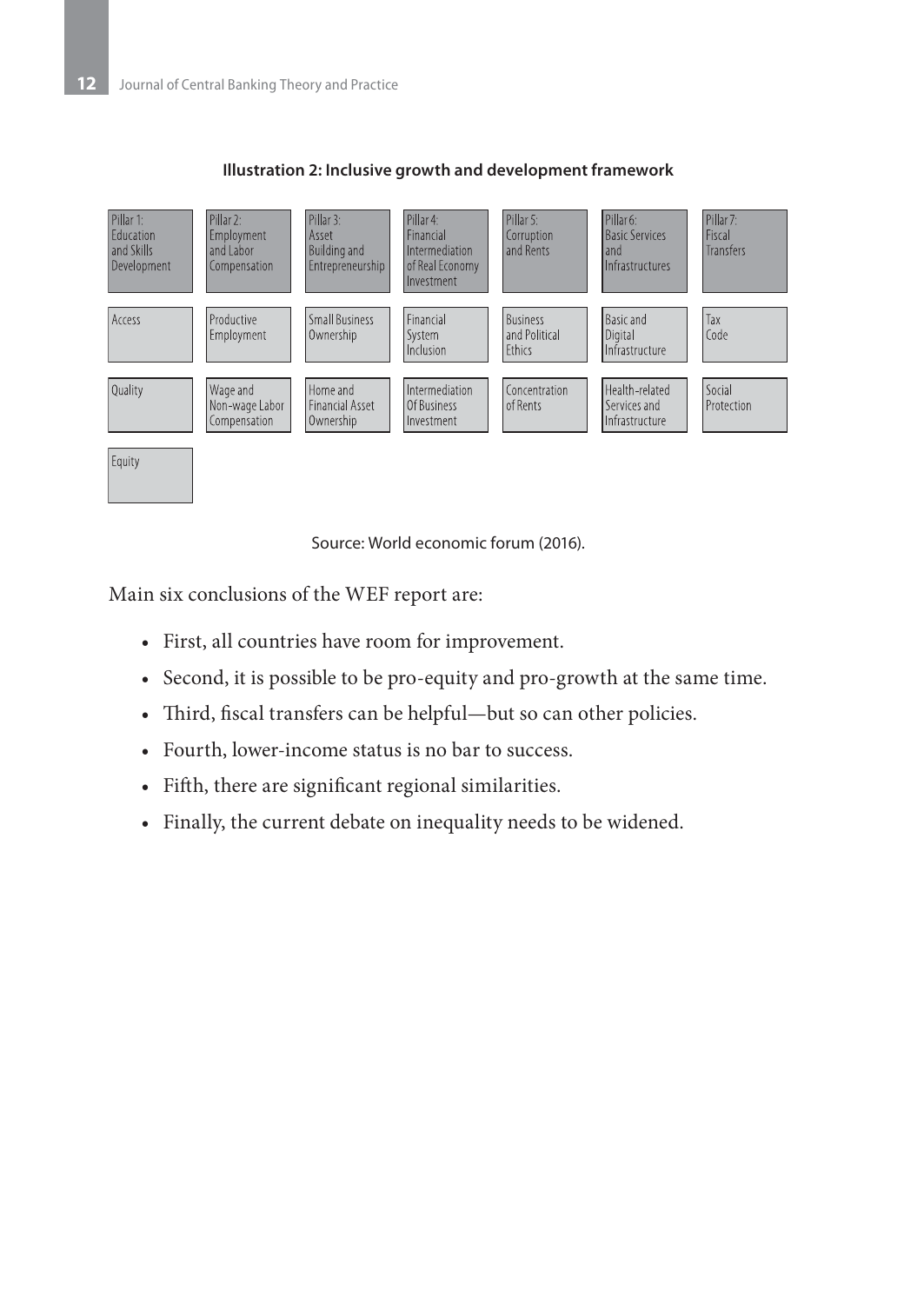

### **Graph 6: Virtuous Circle of Inclusive Growth and Development**

Source: World economic forum (2017), p. 14.

Indices for measuring institutions and their outcomes are (Inclusive institutions, 2014, p.16):

- Worldwide Governance Indicators.
- • Indices of Social Development database
- Human Development Index (HDI)
- • Better Life Index
- Human Opportunity Index.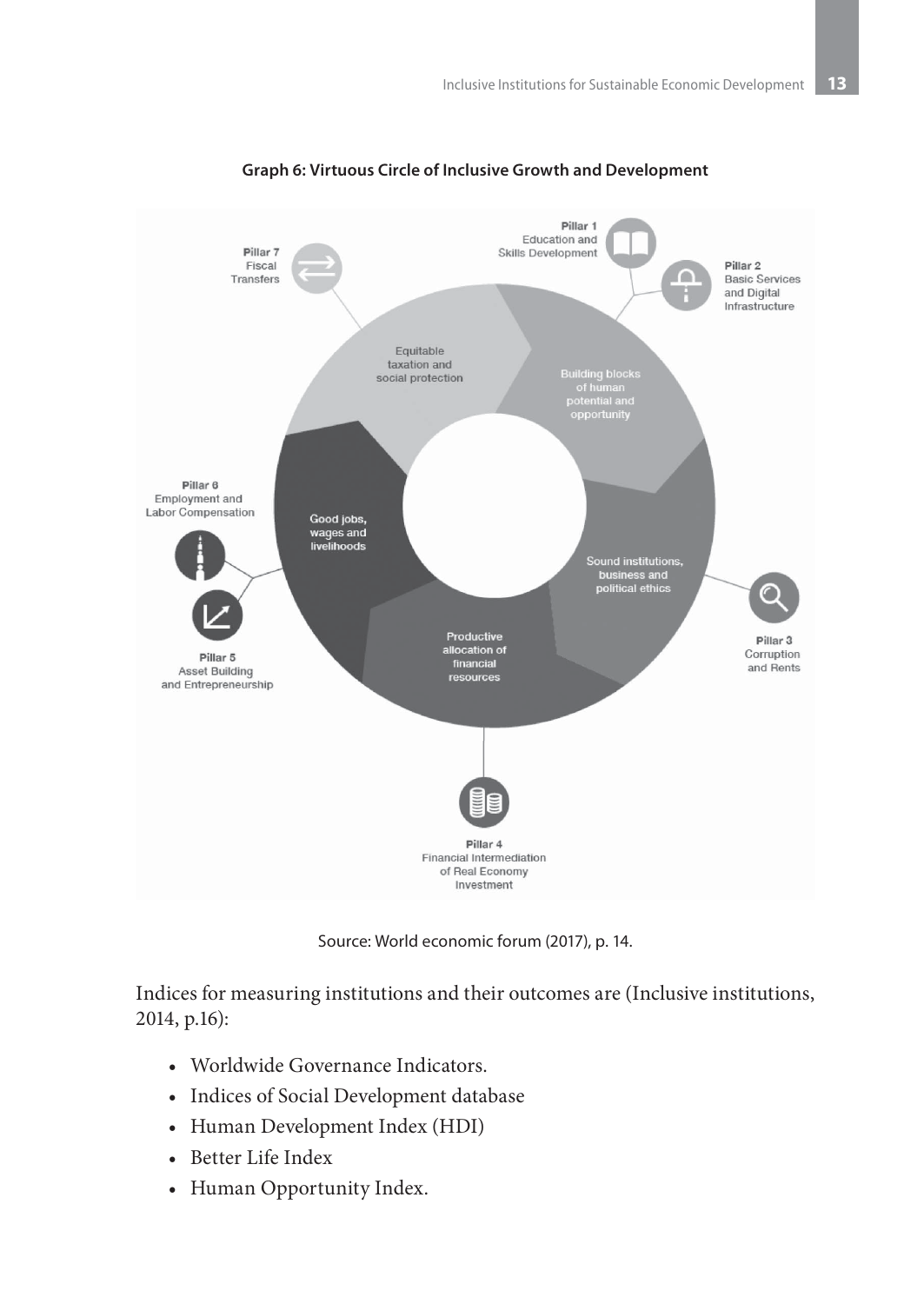|                                    | Poverty  | nequality   | Growth   | Productive Employment | Capabillities/Emprowement | Gender inequality | Access to infrastructure | Social protections | Participation | Targeted policies | Basic social services | Good governance | Opportunity | Barriers to investment | Benefits of growth |
|------------------------------------|----------|-------------|----------|-----------------------|---------------------------|-------------------|--------------------------|--------------------|---------------|-------------------|-----------------------|-----------------|-------------|------------------------|--------------------|
| Ravallion and Chen (2003)          | $\times$ |             |          |                       |                           |                   |                          |                    |               |                   |                       |                 |             |                        |                    |
| <b>Bhalla (2007)</b>               | $\times$ |             |          |                       |                           |                   |                          |                    |               |                   |                       |                 |             |                        |                    |
| lanchovichina and Lundstrom (2009) | $\times$ |             | X        | X                     |                           |                   |                          |                    |               |                   |                       |                 |             | X                      |                    |
| Habito (2009)                      | $\times$ |             |          |                       |                           |                   |                          |                    |               |                   |                       |                 |             |                        |                    |
| Kakwani and Pernia (2000)          |          | $\times$    |          |                       |                           |                   |                          |                    |               |                   |                       |                 |             |                        |                    |
| White and Anderson (2001)          |          | $\times$    |          |                       |                           |                   |                          |                    |               |                   |                       |                 |             |                        |                    |
| Kakwani, Khandker and Son (2004)   | $\times$ | X           | $\times$ |                       |                           |                   |                          |                    |               |                   |                       |                 |             |                        |                    |
| Son and Kakwani (2008)             |          | $X$ $X$ $X$ |          |                       |                           |                   |                          |                    |               |                   |                       |                 |             |                        |                    |
| Kraay (2004)                       | $\times$ | $\times$    |          |                       |                           |                   |                          |                    |               |                   |                       |                 |             |                        |                    |
| Ali and Son (2007)                 |          | $\times$    |          |                       |                           |                   |                          |                    |               |                   |                       |                 |             |                        |                    |
| Grosse, Harttgen and Klasen (2008) | $\times$ | X           |          |                       | X                         |                   |                          |                    |               |                   |                       |                 |             |                        |                    |
| Son and Kakwani (2008)             |          | X           | $\times$ |                       |                           |                   |                          |                    |               |                   |                       |                 |             |                        |                    |
| Klasen (2010)                      |          | Χ           |          |                       |                           |                   |                          |                    |               |                   |                       |                 |             |                        |                    |
| Rauniyar and Kanbur (2010)         |          | X           | $\times$ |                       | X                         |                   |                          | X.                 | X             |                   |                       |                 | X           |                        | X                  |
| McKinley (2011)                    | X        | X           | X        | X                     | Χ                         | x                 | X                        |                    |               |                   | X                     | x               |             |                        |                    |

## **Table 1: Definitions of Inclusive Growth: Summary of Key Elements**

Source: Inclusive institutions (2014). p. 18.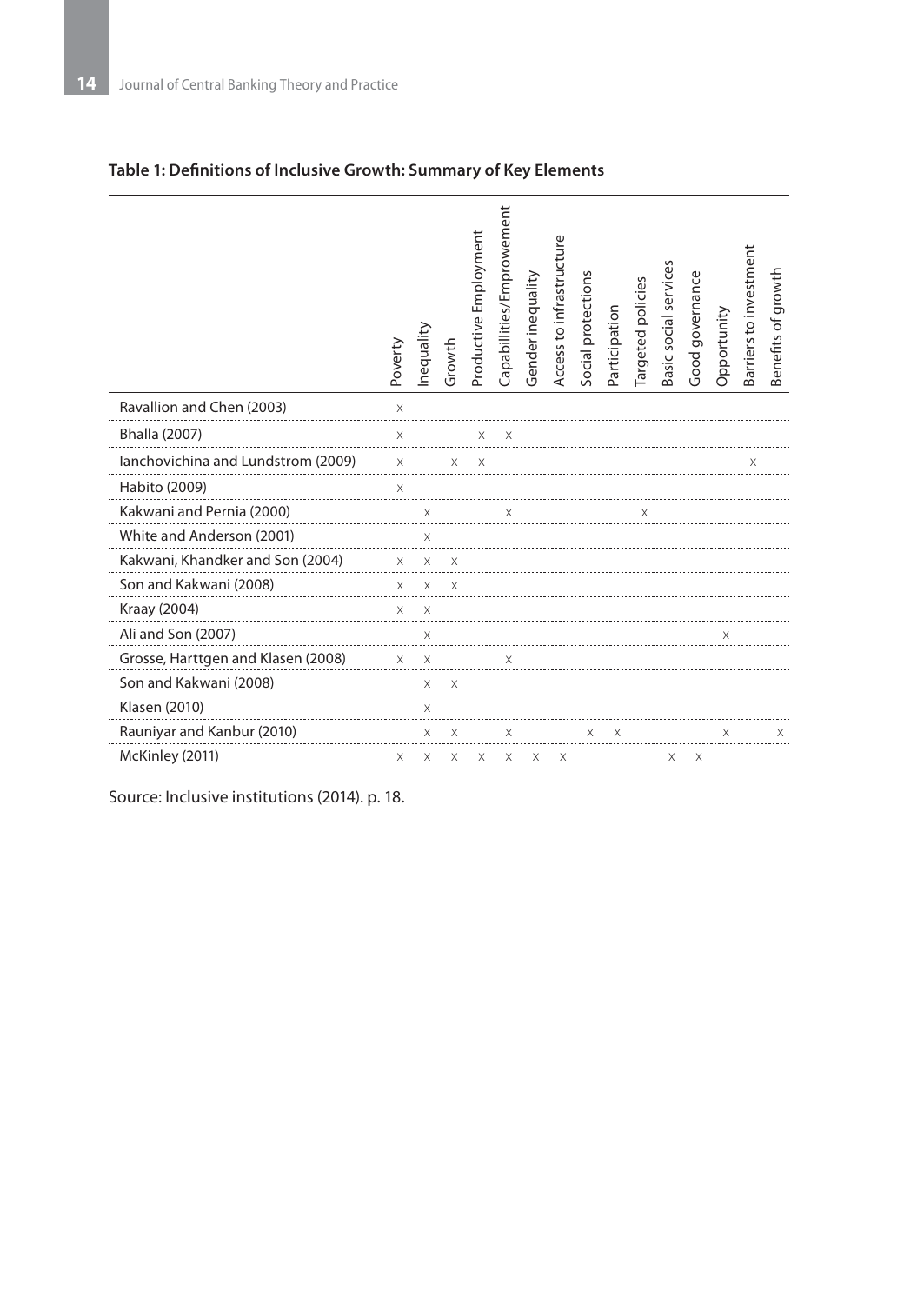## **4. References**

- 1. Acemoglu, D., Robinson, J. (2006). *Economic Origins of Dictatorship and Democracy*. Cambridge University Press.
- 2. Acemoglu, D. (2014). Political economy of institutions and development, Lecture 1: Introduction and overview", PDF 9522, MIT, Retrieved from: *http://economics.mit.edu/faculty/ acemoglu/courses*.
- 3. Acemoglu, D. (2012). *State Building: A Political Economy Perspective*, Nemmers Lecture. FBBVA Lecture.
- 4. Acemoglu, D., Liabson, D., List, J. (2015). Why Isn't the Whole World Developed?, Chapter 8, in *Macroeconomics*, Pearson, Instructor resources, *www.pearsonhighered.com*.
- 5. Anand, R., Mishra, S., Peiris, S. J. (2013), Inclusive Growth: Measurement and Determinants, IMF, IMF working paper WP/13/135.
- 6. Evans, W., Ferguson, C. (2013). Governance, institutions, growth and poverty reduction: a literature review. UK Department for International Development (DFID), London, Retrieved from: *https://www.gov.uk/dfidresearch-outputs/governance-institutions-growth-and-poverty-reduction-aliterature-review#citation*
- 7. Ianchovichina, E., Lundstrom S. (2009), What is Inclusive Growth?. The World Bank Economic Policy and Debt Department Economic Policy Division, Policy Research Working Paper 4851.
- 8. Inclusive institutions (2014). Topic Guide, Retrieved from: www.gsdrc.org
- 9. Jakšić, M., Jakšić, M. (2014). Proximate and fundamental factors of growth: culture and institutions. *Economics and Economy*, 4(1), 7-22.
- 10.Kakwani, N. and Pernia, E. (2000). What is Pro-poor Growth?. *Asian Development Review: Studies of Asian and Pacific Economic Issues*, 1 (18), 1-16.
- 11. Ranier, R., Almeida Ramos, R. (2016). Inclusive growth: building up a concept, International Policy Centre for Inclusive Growth (IPC-IG), Working Paper 104.
- 12.Rodrik, D. (2004). Growth Strategies, Retrieved from: *http://www.ksg. harvard.edu/rodrik/*
- 13.World Bank (2013a). *Inclusion matters the foundation for shared prosperity*. Washington: World bank.
- 14.World Bank (2013b). *The World Bank Group Goals: End Extreme Poverty and Promote Shared Prosperity*. Washington: World Bank. *http://www.worldbank. org/content/dam/*
- 15.Worldbank/document/WB-goals2013.pdf.